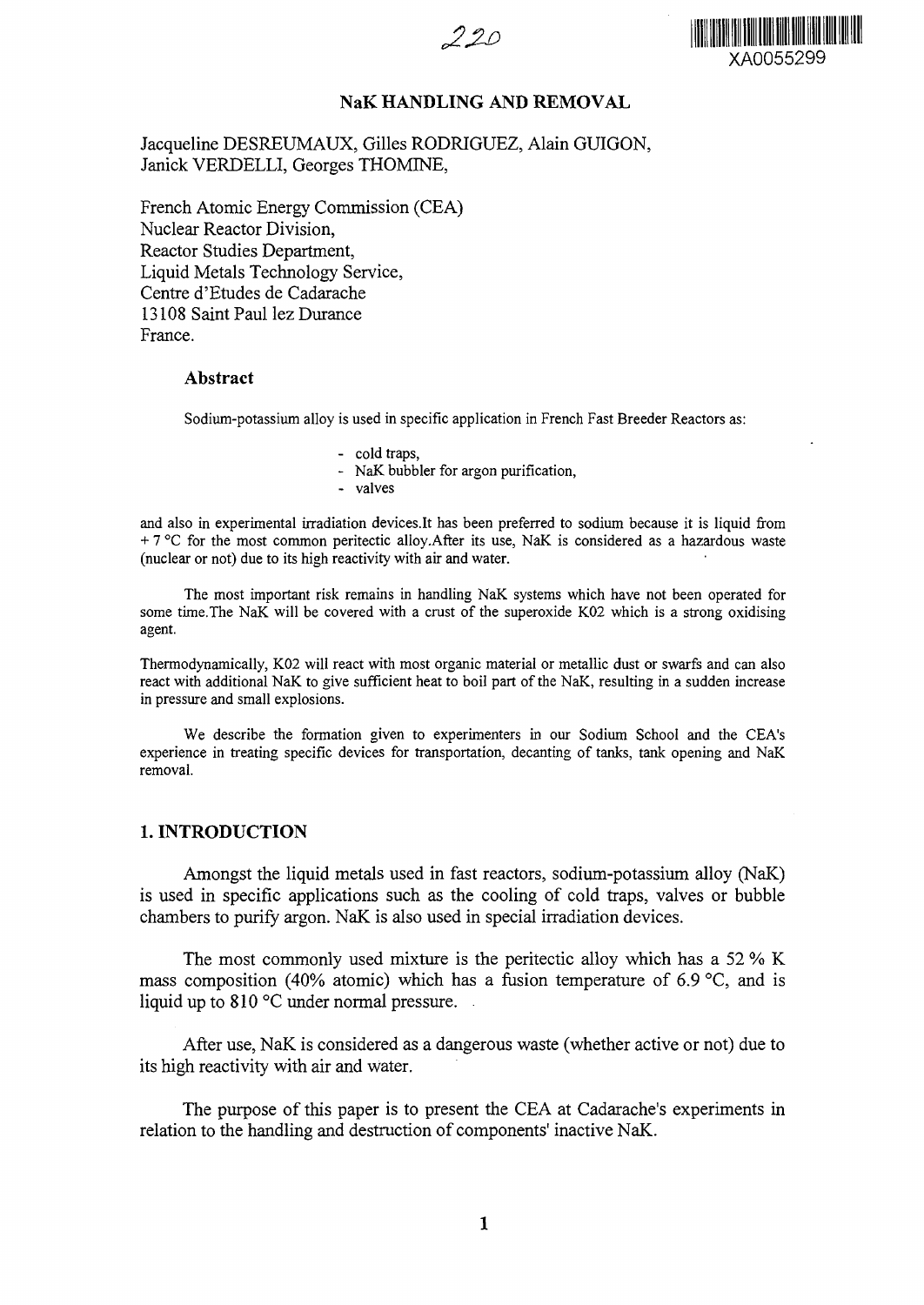#### 2. **NAK** SAFETY

When the NaK is not oxidised, the safety procedure is identical to that of liquid sodium in relation to air and water, with a reaction a bit more important for the NaK. However, precautions have to be taken for oxidised NaK handling, even more so when in contact with large quantities of oxides.

In fact, when in contact with air oxygen, sodium oxides are formed  $(Na<sub>2</sub>0$  and Na<sub>2</sub>( $\alpha$ ) and potassium oxides (K<sub>2</sub><sup>(2)</sup> potassium oxide, K<sub>2</sub><sup>(2)</sup> potassium peroxide, K<sup>0</sup><sub>2</sub> potassium superoxide).

It is the formation of the superoxide which is the main source of danger. This formation occurs when the NaK is covered by an atmosphere containing oxygen, for example, in tanks of NaK which are not completely sealed, one finds a superoxide crust on the NaK surface.

 $K_0$  is a highly oxidising agent which reacts with most organic material and with NaK, by causing small explosions and a rapid increase in pressure due to the increase in temperature and the generation of gas.

The reactions are promoted by the presence of metal filings or by impacts on the container.

When we need to handle or displace NaK drums, we set a safety valve on the drum to control pressure and often we freeze NaK at low temperature in order to solidify it to avoid reactions.

### **3. OPERATOR TRAINING**

A safety training session in connection with NaK was implemented for CEA operators at the end of 1996. This session, provided by the Ecole du Sodium (Sodium School) at Cadarache, is now open to all operators wishing to be trained.

It is spread over 3 days and includes the following courses:

| $I^{st}$ day: | Sodium derivatives, the chemical properties of NaK, safe<br>intervention in a NaK environment, washing and destruction of<br>NaK and its derivatives.       |
|---------------|-------------------------------------------------------------------------------------------------------------------------------------------------------------|
| $2^{nd}$ day: | NaK sampling procedures with practical work, destruction of<br>NaK in the laboratory, operation on reactors (Quality Assurance<br>and experience feedback). |
| $3^{rd}$ day: | Presentation of the Madenak destruction procedure, destruction<br>of NaK, case study and evaluation of session and participants.                            |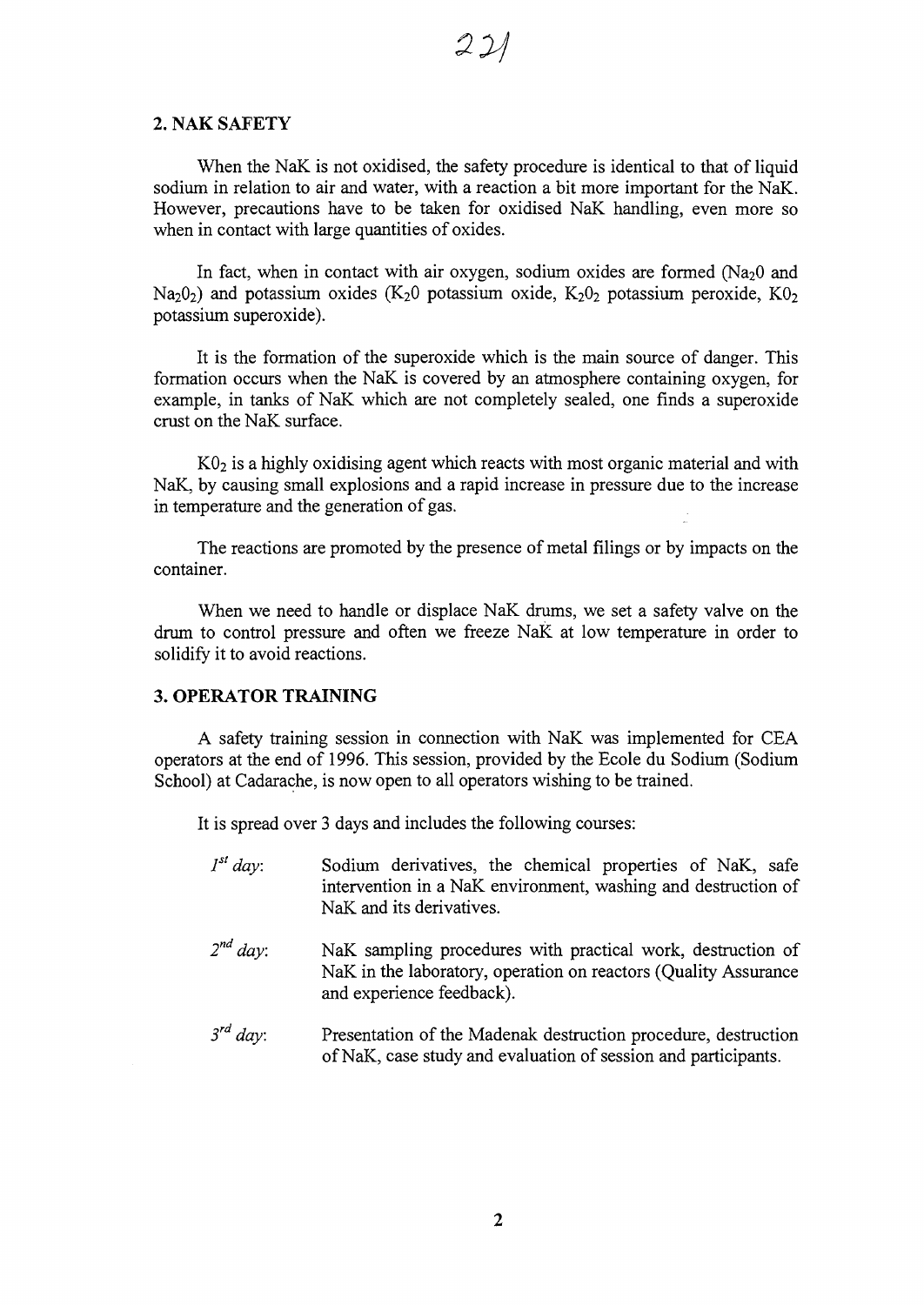## 222

#### **4. EXPERIENCE FEEDBACK ON THE DESTRUCTION OF NAK**

#### **4.1. Surboum containment:**

Destruction of sodium or NaK is carried out in the Surboum containment.

The facility is mainly composed of:

- a destruction cell,
- a Peabody aerosol washer,
- a soda treatment assembly.

This facility was made for the destruction, by hydrolysis, of 50 kg quantities of sodium per hour. Each kg of sodium destroyed requires approximately 7 kg of water.

#### *4.1.1. Destruction cell:*

This is a concrete construction with a blowing roof, with a ground surface area of 4 m x 8 m and a 150 m<sup>3</sup> volume. The bottom and the lower section of the cell are covered with stainless steel plates.

Three manually controlled water hoses make it possible to spray the parts stored in the cell. These hoses are operated from the adjoining monitoring-control room.

Windows (one per hose) make it possible to follow the progress of the operations.

A suction duct evacuates the fumes towards a Peabody aerosol washer. An opening bored in the cell door provides a sufficient air passage for this suction.

The soda collected in a sump located at the cell's low point is evacuated by pumping towards a tank located outside.

#### *4.1.2. Peabody aerosol washer:*

A fan providing an output of  $10,000 \text{ m}^3/\text{h}$  sucks the aerosols which are in the destruction cell. These aerosols, before being released into the atmosphere, pass through sprayed water curtains. This sprayed water circulates in a closed system inside the washer through a pump.The main body of aerosols are trapped in the aerosol washer.

#### *4.1.3. Soda treatment assembly:*

The soda or potash formed in the cell at the time of destruction of the sodium is transferred and stored in a storage tank situated outside the building.

This soda storage tank is a horizontal cylinder made of A42 steel, with a sensitive volume of 12 m<sup>3</sup>. Its service temperature is 80 °C.

When it is filled, the tank is drained into the chemical water collector of the Centre after pH and contamination checkings.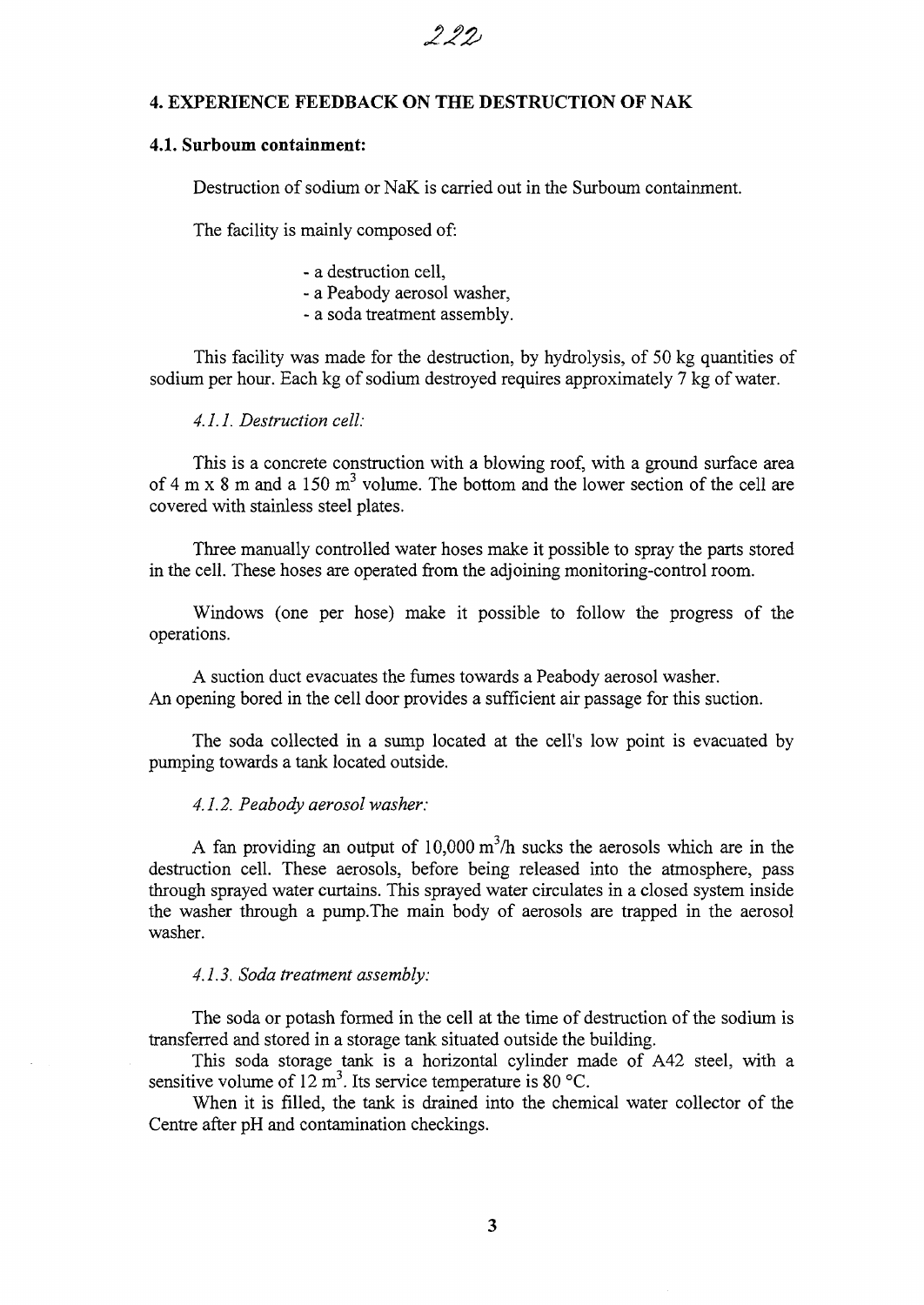#### **4.2. Madenak:**

The liquid character of NaK at an ambient temperature made it necessary to construct a machine for the destruction of NaK called "Madenak".

The principle diagram for this equipment is shown in Fig. 1.

This machine is designed to destroy non active NaK which is relatively "clean" (with few oxides).

It is implemented in the Surboum containment which is used as a protection in relation to risks of explosion or NaK fire.

The principle of the Madenak procedure is based on the constant destruction of NaK. The current destruction rate is 9 kg/h, a performance which we hope to increase to reach 15 kg/h.

The transfer of NaK towards the Madenak equipment is achieved by pushing by gas pressure on the tank situated outside the Surboum premises.

All these operations are controlled from outside the containment, in protected premises.

The advantage of this equipment is its simplicity of use and implementation, and the possibility which it provides for the daily destruction of sizeable volumes of NaK, using a machine of reduced bulk (approximately  $1.5 \text{ m}^3$ ).

The main difficulties relate to start-up periods, after a long halt.

It is then necessary to ensure the total cleanliness of the equipment by an adequate cleaning (hydrolysis then drying). This makes it possible to avoid reactions between any remaining oxidised NaK with the NaK to be destroyed (sometimes violent heating, sudden increase in the pressure).

#### **4.3. Tank opening:**

When a tank has been drained, it must be opened in order to destroy the remaining NaK  $(< 10 \text{ kg})$ .

The technique used is that of an explosive string wound around a tank situated in the Surboum premises previously mentioned. During the explosion, the string cuts the drum's plate (2 mm thickness) on its entire periphery. If it does not catch fire, the NaK is destroyed by atomised water hoses.

Several drums containing 250 kg of NaK (630 mm diameter, 1,300 mm height) were opened after draining, in accordance with this principle, from 1989 to 1996 [drum diagram in Fig.2].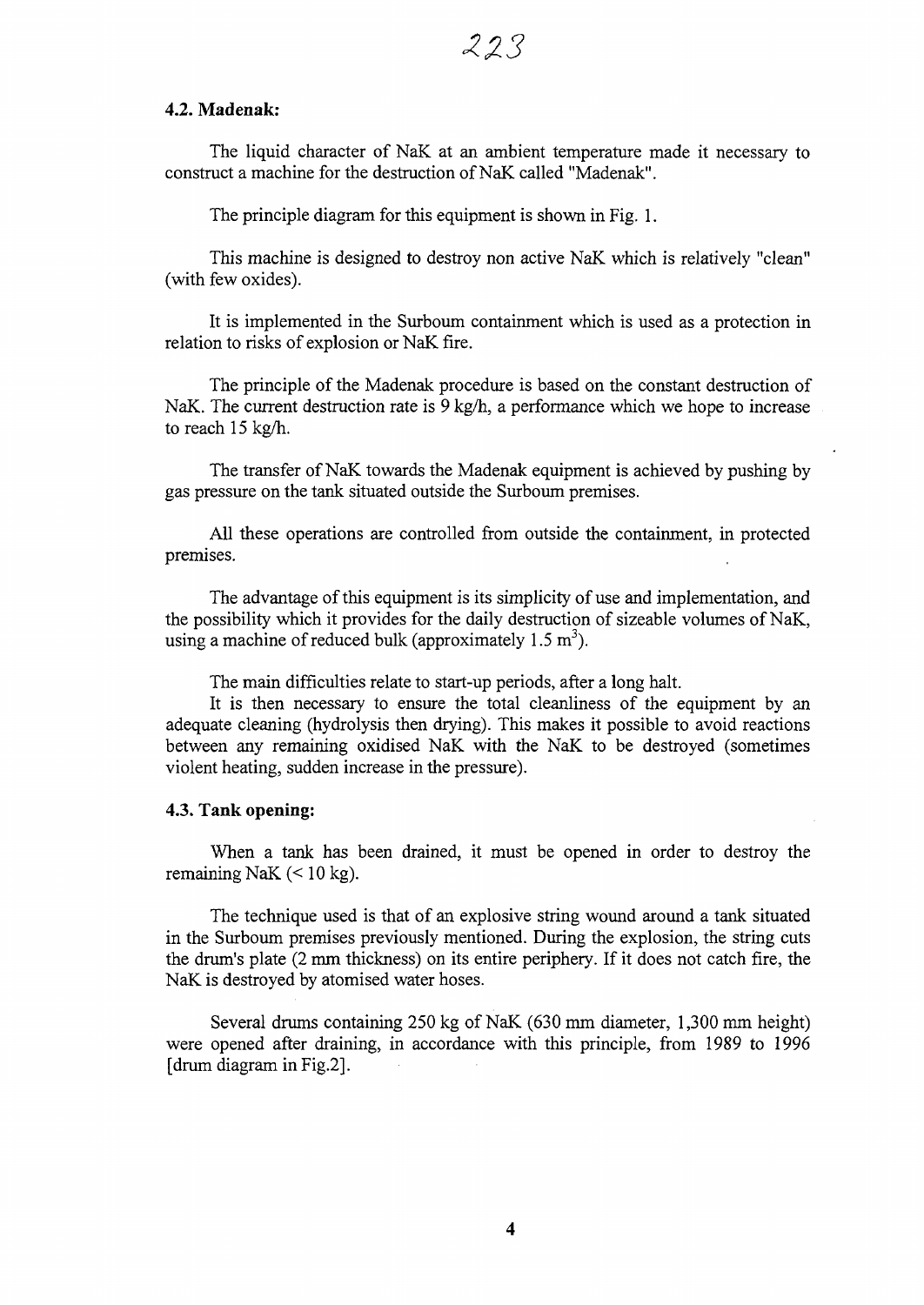#### **5. EXPERIENCE FEEDBACK ON THE HANDLING OF NAK**

#### **5.1. Transfer of NaK at CREYS-MALVILLE, FRANCE:**

Within the framework of change of the four SUPERPHENIX secondary loops' sodium cold traps, it was necessary to ensure in turn the sequences of both draining of the NaK contained in old traps (approximately 870 litres) and the filling of new model cold traps with NaK (approximately 530 litres) [Fig.3].

Prior to each draining, a sample of NaK was taken in order to confirm the mass concentration of both elements, as well as a radiological analysis. A device was developed in order to take rapid and reliable samples [Fig. 4].

The new cavities concerned (storage tanks and dual cold trap enclosure) were the subject of operations aimed at ensuring their cleanliness: primary vacuum or oven loading sequences.

For the transfer operations, all valves were fitted with PERBUNAN membranes.Account was taken of tests mentioned in various bibliographies, particularly data distributed by the NaK manufacturer (Callery compagny). In addition, a series of soaking in cold, then hot NaK, on several types of membranes was carried out within the department, in order to validate them. The membrane matters tested were neoprene, butyl rubber and perbunan.

The butyl rubber and perbunan behaved satisfactorily.

## **5.2. Transport of a large size NaK bubble chamber:**

(425 litres of NaK, 3  $m^3$  total volume)

In March 1996, the Service de Technologie des Metaux Liquides (Liquid Metal Technology Service) transported a large size NaK bubble chamber from the Phenix reactor located in Marcoule, in the Gard department in France, to Cadarache. The distance between the two sites is approximately 130 Km [Fig. 5].

This device was used for the purification of argon supplied to the reactor. It had become obsolete following the installation of a better large capacity argon storage. It is due to be destroyed.

The operation therefore concerns a particularly reactive NaK, taking into account the presence of a large quantity of oxides and sodium and potassium peroxides, as well as carbonaceous compounds arising from treated argon impurities.

Prior to any handling or displacement, the NaK was solidified at a temperature of -18 °C and the bubble chamber was fitted with a safety valve. The NaK solidification was performed using an isotherm box and an industrial refrigeration unit (emergency equipment was kept available at the hirer's, with an operation time of less than four hours).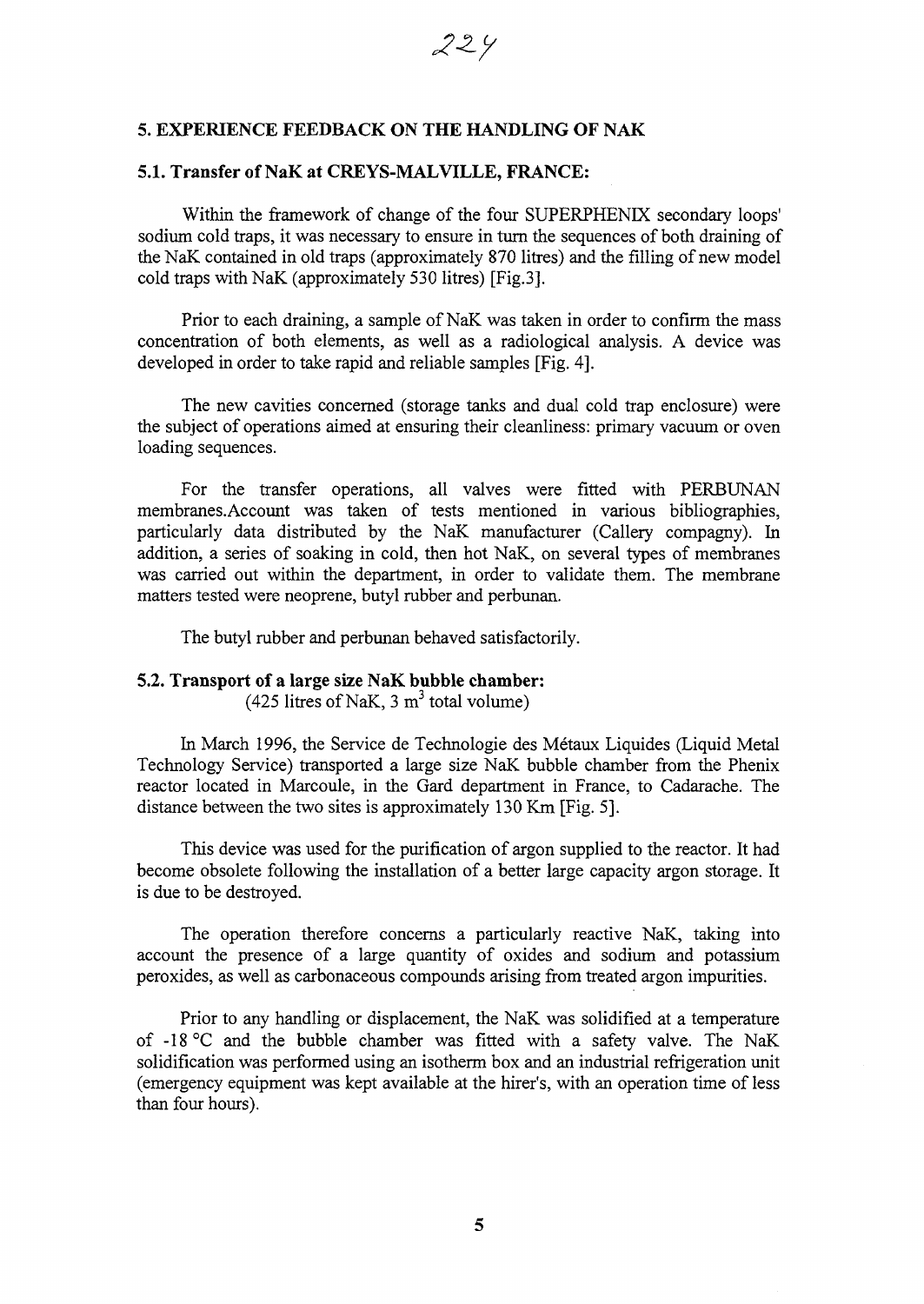This temperature appeared to us to be the best possible compromise between:

- A temperature which was sufficiently low as to allow adequate action times in the case of stopping of the refrigerating device.

- A temperature which was sufficiently high in order to avoid weakening of the carbon steel which constitutes the device.

The internal pressure in the bubble chamber, as well as its temperature at several points, were monitored and recorded during the whole of the NaK solidification and transport periods, and at the time of its return to the room temperature.

Due to the bubble chamber's thermal inertia of the bubble chamber, the pressure was the sole parameter which allowed us to follow the internal phenomena which occurred.

Destruction of the bubble chamber and NaK should be carried out in 1998.

#### **6. CONCLUSION**

Handling and destruction of non active NaK waste are highly delicate operations, particularly when oxides are present.

These operations require well trained specialised personnel.

The STML has developped processes and constructed the Madenak machine in order to perform these operations itself, particularly for the destruction of its own stock. This stock is currently estimated at 90 tanks, that is to say, in the order of 4  $m<sup>3</sup>$ ofNaK.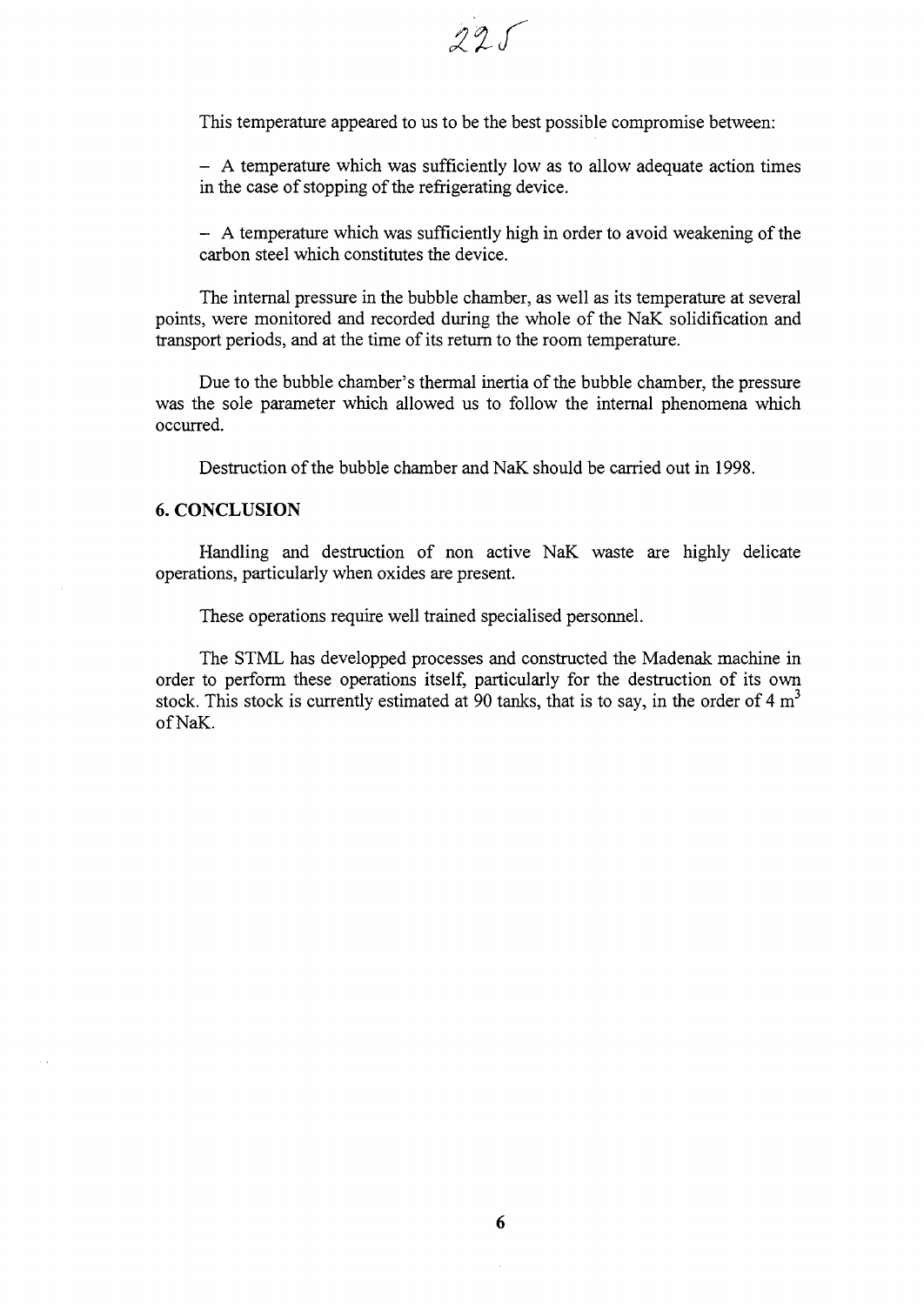

SURBOUM BUILDING

MADENAK flow diagram Figure

226

 $\overline{L}$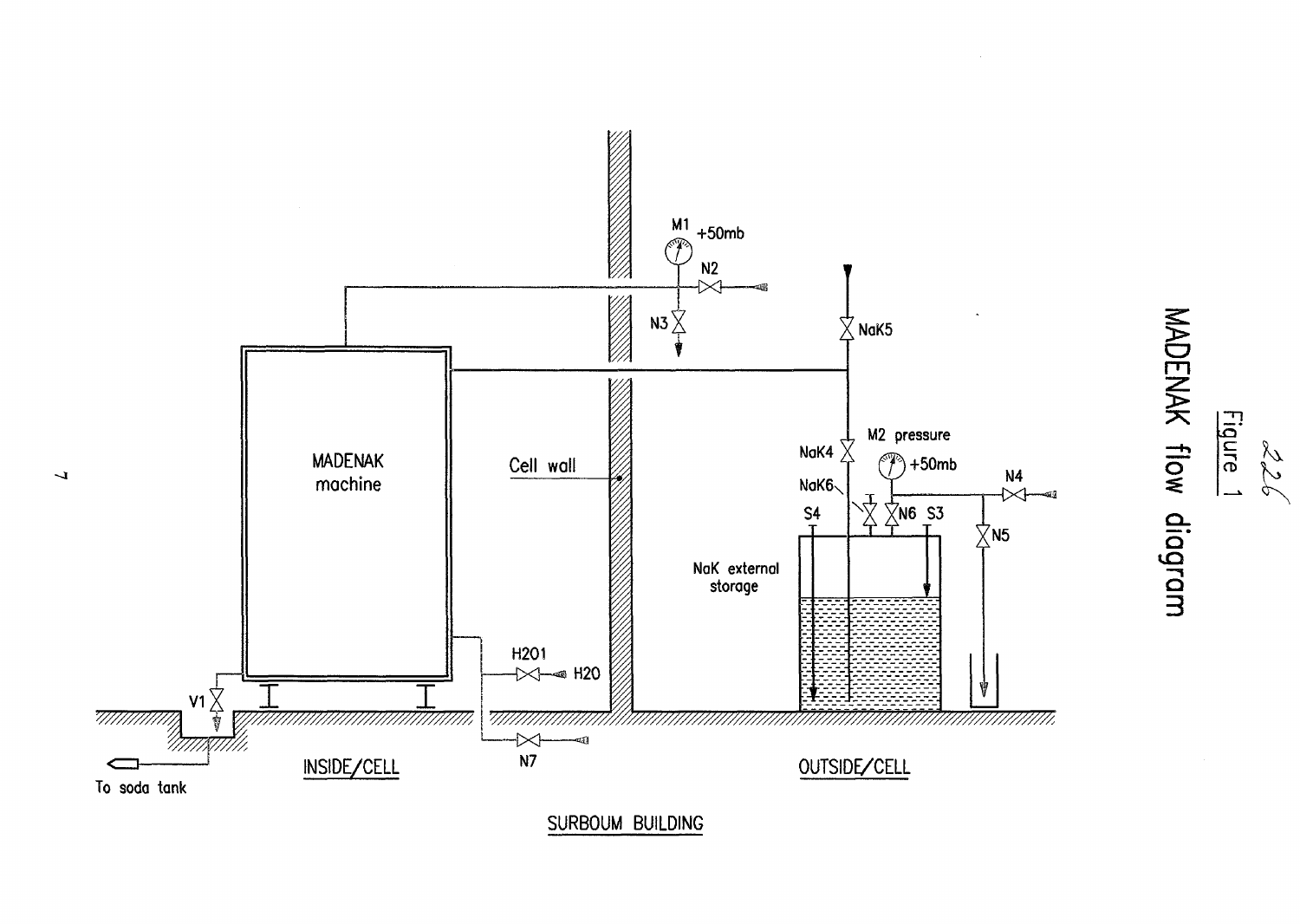





Storage tank weight : 325 kg NaK weight : 250 kg Material : tank body 304L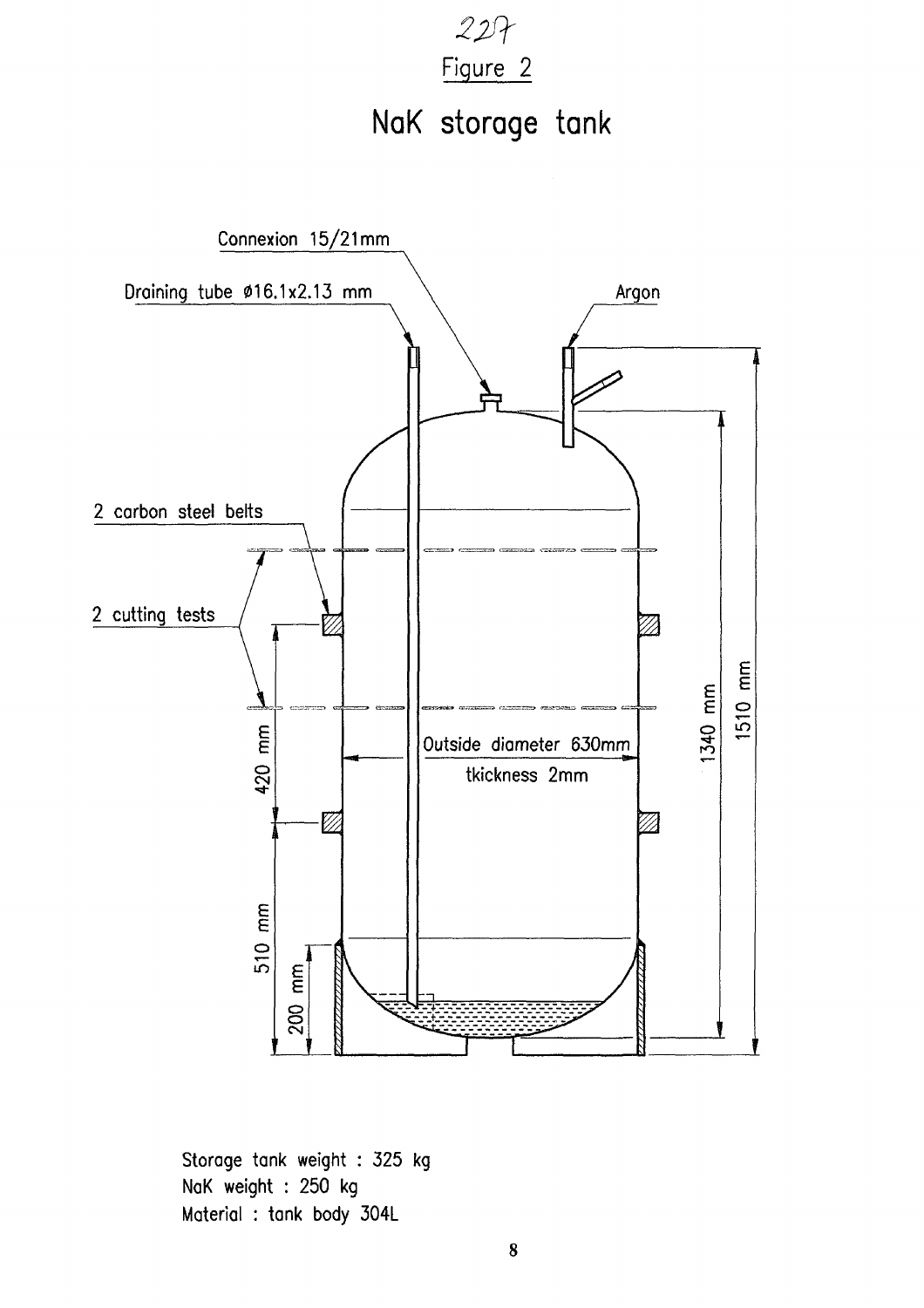

Schematic flow diagram for old pattern cold traps draining

Figure  $88\%$ اد،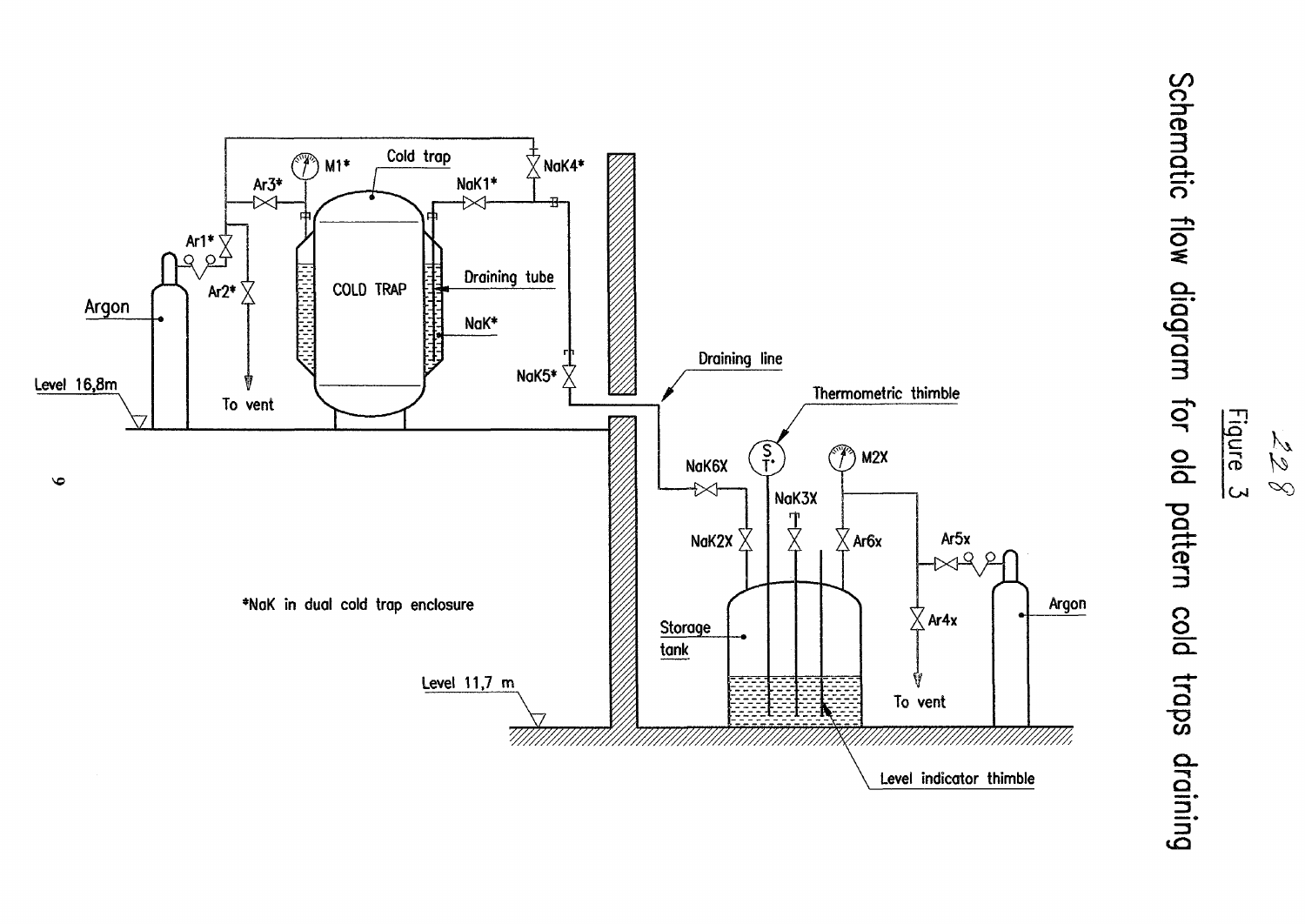![](_page_9_Figure_0.jpeg)